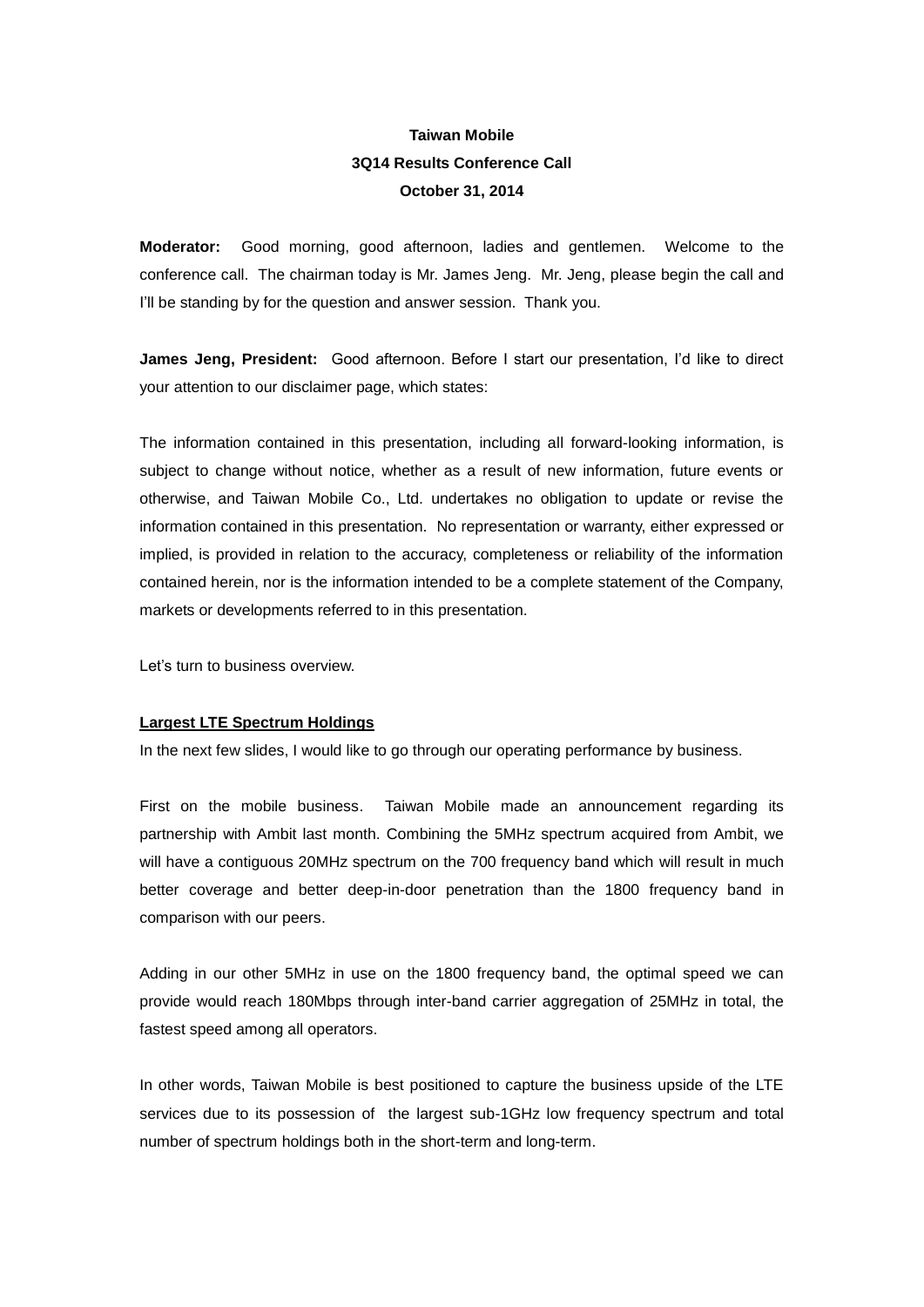Please turn to the next page of our smartphone strategy.

### **Mobile Operating Performance**

On a like-for-like basis with our peers, TWM's third quarter mobile service revenue was flat year over year, with a 14% YoY increase in the wireless data.

On the 4G front, take-up rate grew faster than expected. As of today, 4G penetration rate has reached over 9% of our postpaid installed base, with 74% of our 4G users migrating from our existing customers.

Please turn to the next page for our smartphone strategy.

## **Our Smartphone Strategy**

Regarding our smartphone strategy, the ecosystem for the 700 LTE enabled phones has never been an issue in the Taiwan market. Currently we have 27 smartphone models and another 5 tablet products supporting the 700 LTE band available to our customers, in particular, the newly launched iPhone 6.

Following the 700 LTE service launch in early June, we have also been providing 1800 LTE service since September.

In addition, mobile data adoption rate went up to 60% of the postpaid installed base, from 51% a year ago. This led to a 18% YoY growth in mobile broadband revenue in the third quarter.

## **Steady CATV Business**

On the cable TV business, as indicated in the table, our internet subscriber base increase of 4% and DTV customer base growth of 45% were both higher than the 1% subscriber rise in analogue TV service in 3Q14, representing the trend of a growing take-up rate of two or three services.

## **Growing Online Shopping Business**

In 3Q14, momo's revenue increase resulted greatly from a solid 38% YoY revenue growth in the online shopping business.

On the EBITDA front, momo's EBITDA in the online shopping business grew around 150% YoY credited to strong revenue growth and margin expansion. EBITDA in the TV home shopping service grew by 62% YoY largely due to channel cost cutting. As a result, momo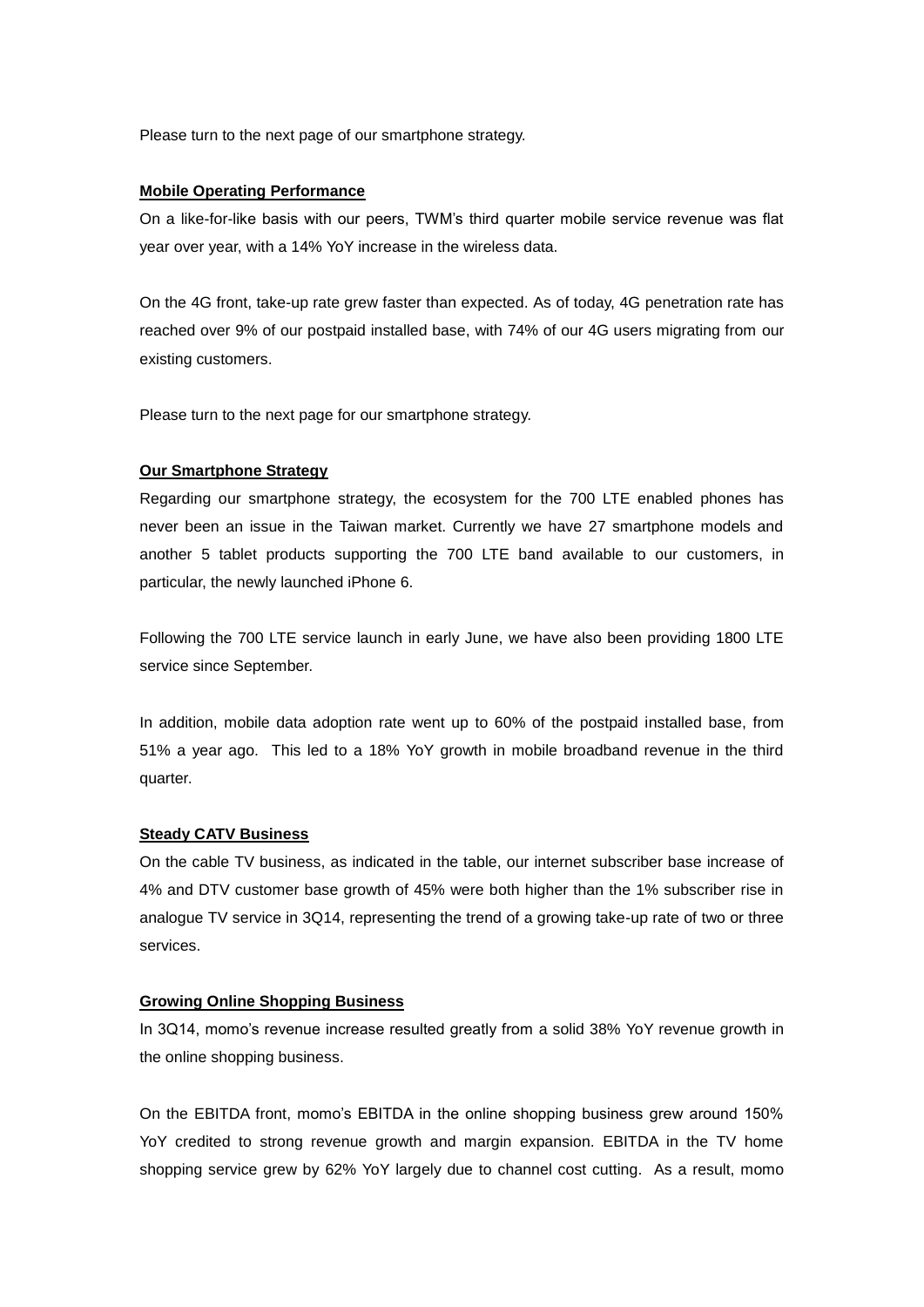registered a 113% YoY increase in EBITDA on an expanding margin of 7.3% for the quarter from 4.2% a year ago.

Let's turn to the financial overview section.

#### **Performance by Business**

In terms of performance by business in 3Q14, telecom revenue was mainly affected by lower handset sales as a result of a higher mix of low-end smartphones in 3Q14 compared to a year ago. Telecom's service revenue and EBITDA were both negatively affected by bundle sales adjustments and a decline in voice revenues. The well-received iPhone6/6plus introduced in late September also increased our handset subsidies QoQ.

Thanks to a 44% YoY revenue growth in the DTV business and the continuously growing cable internet business, cable TV business saw a YoY increase in EBITDA and an expanded EBITDA margin compared to a year ago.

As mentioned in the previous page, momo's strong EBITDA growth came from both its TV home shopping and online shopping businesses and rising margins.

In a nutshell, TWM's consolidated EBITDA managed to grow 1% YoY on the back of profit increases in all of the business lines, except for telecom business.

Let me turn the presentation over to Rosie for income statement, balance sheet and cash flow analyses.

#### **Results Summary**

**Rosie, CFO & Spokesperson:** Good afternoon. In 3Q14, we reported total revenue of NT\$27.8bn, EBITDA of NT\$8.1bn, and EPS of NT\$1.39.

## *3Q14 YoY Analysis*

TWM's 3Q consolidated revenue and EBITDA grew 3% and 1% YoY, respectively, as James mentioned earlier. Nonetheless, higher non-operating expenses and D&A expenses from the telecom business inevitably weighed on TWM's net income in 3Q14.

#### *3Q14 Guidance Achievement Rate Analysis*

The lower-than-expected revenue was mainly due to a handset sales shortfall resulting from weaker demand for high-end 3G smartphones. Consolidated EBITDA exceeded our guidance by 3% due to lower-than-expected telecom opex and higher-than-expected profit from momo.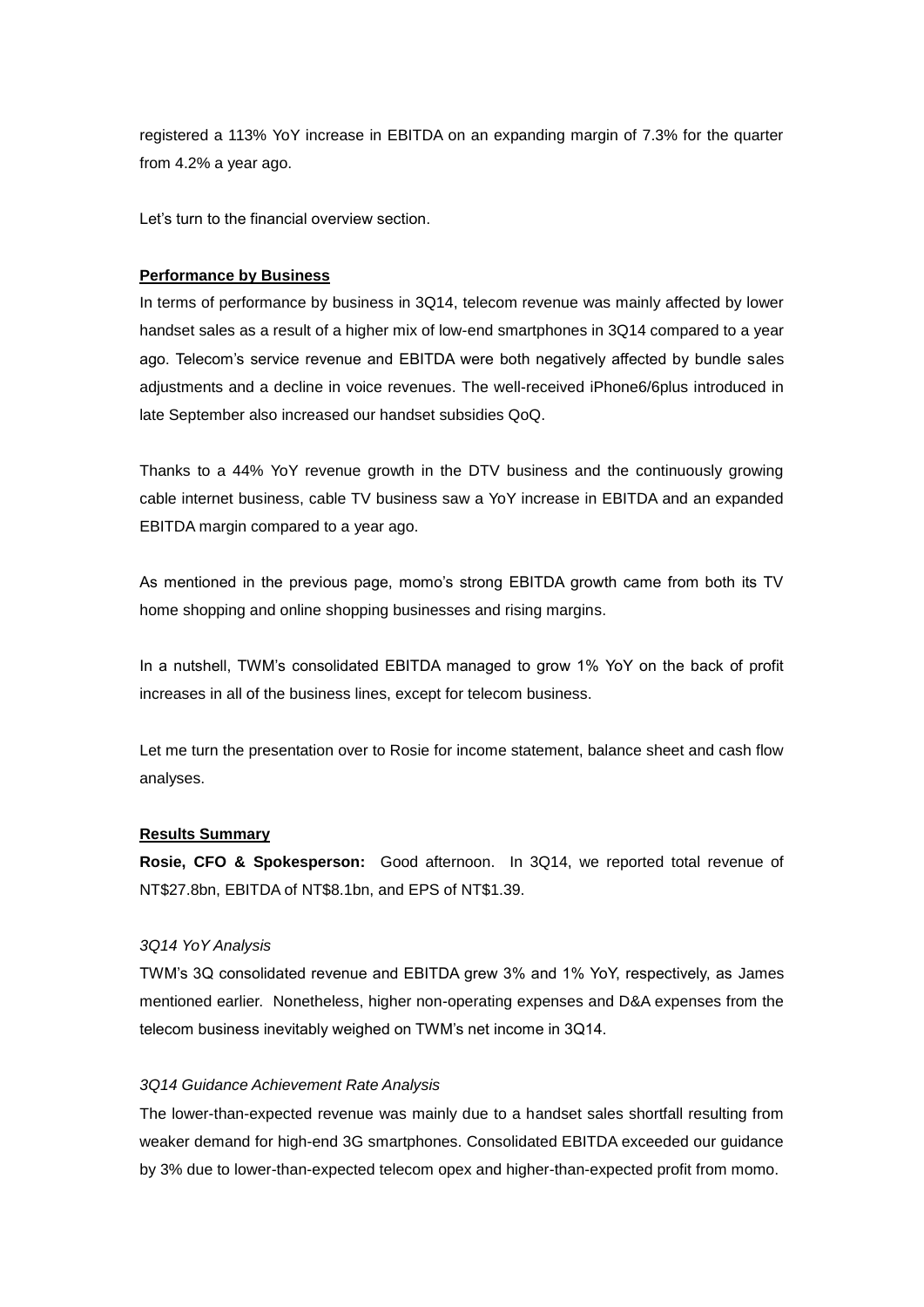D&A and non-operating expenses also came in lower than forecast. As such, 3Q14 net income was ahead of our forecast by 9%.

## **Balance Sheet Analysis**

#### *Assets*

In 3Q14, cash balance increased QoQ resulting from a higher operating cash inflow. Inventories increased at the end of 3Q in preparation for meeting the strong demand for the iPhone 6. The sequential increase in PP&E mainly came from the continuous addition of 4G equipment.

#### *Liabilities & Shareholders' Equity*

Compared to a quarter ago, TWM increased its gross debt by NT\$12.18bn to fund cash dividend payments made in 3Q14. The YoY increase in debt level resulted from an investment in the LTE spectrum acquired in 4Q13.

Other current liabilities decreased QoQ due to the \$15.06bn cash dividends payable paid in 3Q14, but increased YoY as a result of greater handset and 4G equipment related payables.

#### **Cash Flow Analysis**

In 3Q14, operating cash inflow increased QoQ and YoY mainly due to larger payables booked in the quarter as mentioned earlier.

The 3Q14 net investing cash outflow was mainly for a NT\$3.59bn cash capex. Continuous investments in the 4G network resulted in a YoY increase in cash capex. Compared to a quarter ago, 3Q14 cash capex decreased due to momo's spending on the logistics and warehousing center made in 2Q14. As a result, free cash yield was back on track to around 6% for the quarter.

In terms of financing activities, the net cash outflow of NT\$2.94bn was mainly a combination of a NT\$15.06bn dividend payment and a NT\$12.18bn increase in borrowings in 3Q14.

Let me turn the mic back to James for 4Q14 guidance and board resolutions.

#### **3Q14 Guidance**

**James:** We expect both 4Q14 handset sales and momo revenue to see higher YoY growth. Mobile service revenue is forecasted to have a low single-digit percentage annual increase in 4Q. That said, softness in IDD, ISR and other legacy businesses are expected to result in a flat YoY change in telecom service revenue.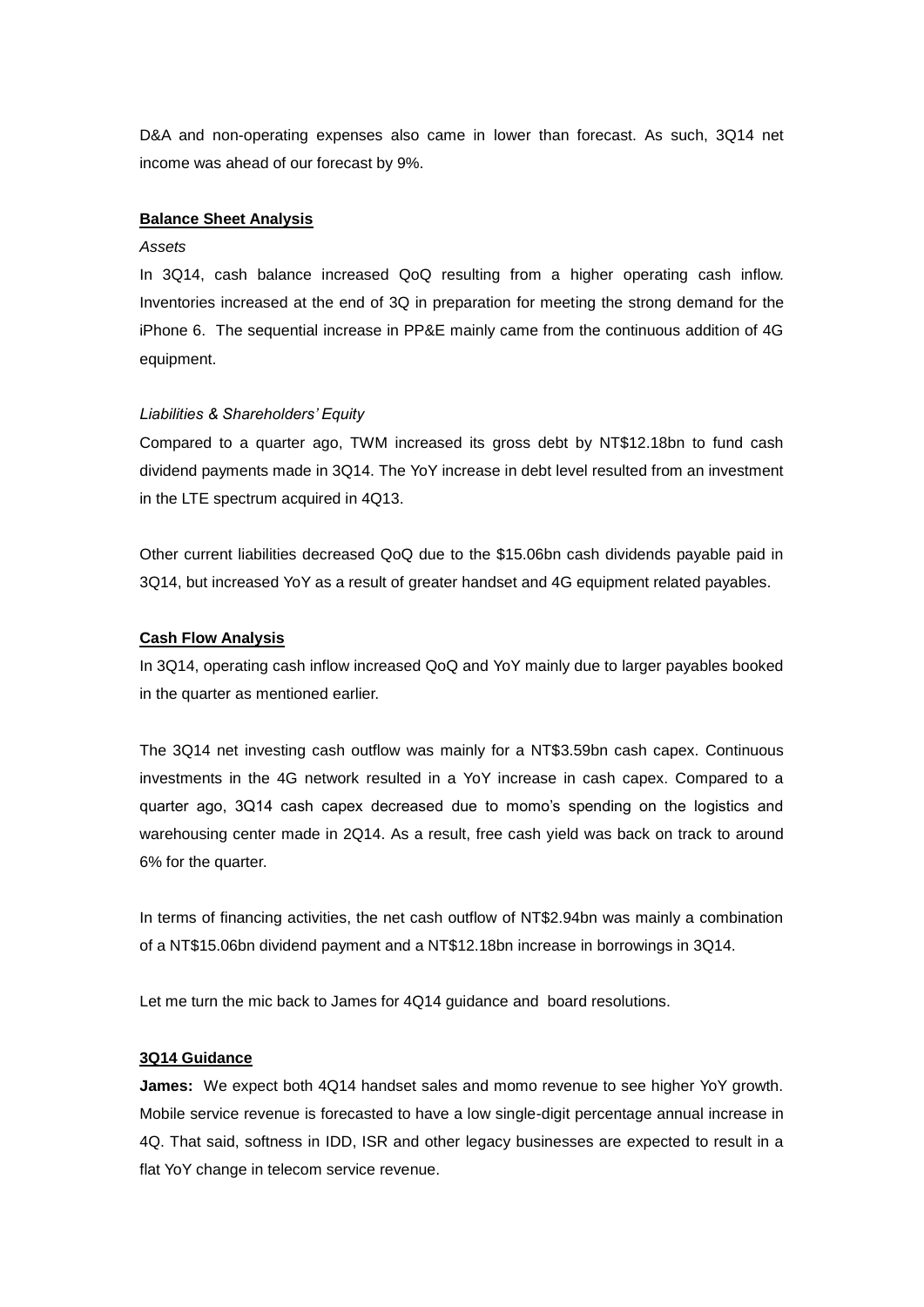The EBITDAs of cable TV and momo will continue to rise YoY in 4Q. Telecom EBITDA, on the other hand, may not go up due to anticipated higher 4G take-up which will push up handset subsidies in 4Q, especially for the iPhone 6.

D&A expenses are expected to increase both YoY and QoQ, largely due to increases in 4G spectrum fee amortization and 4G equipment depreciation. Asset write-off losses and income tax expense, nonetheless, will come off both YoY and QoQ.

For the full year of 2014, TWM expects to register a consolidated revenue of NT\$112.71bn and EPS of NT\$5.51.

## **Board Resolution**

To take the lead in the 4G network roll-out, TWM's board approved this morning an additional capex budget of NT\$0.5bn for 2014, bringing the full-year capex to NT\$16bn. Thus, by end of this year, we will have close to 95% population coverage.

## **Event Update**

This page lists the awards and recognition we've received in the third quarter for your reference.

#### **Key Message**

To wrap up our presentation, this slide summarizes the key message that we would like to deliver:

With the acquisition of 5MHz on the 700MHz frequency band from Ambit, TWM will have the largest 4G spectrum of 35MHz, including in particular, the biggest contiguous spectrum of 20MHz on the 700MHz band, leading TWM to be best positioned to provide the fastest 4G service to the consumers and increase corporate value to our shareholders. Additionally, we will adjust 4G product offerings to better monetize our 4G investments.

Now I would like to open the floor for the Q&A section.

## **Q & A**

**Anand Ramachandran, Barclays Singapore:** *I have two questions. Firstly, we've had FET and CHT both say they have market leadership in 4G in excess of 35% market share. So, by mathematics, your 4G base appears to be smaller. Now you talked about being best positioned into 4G given spectrum, so is market leadership also something*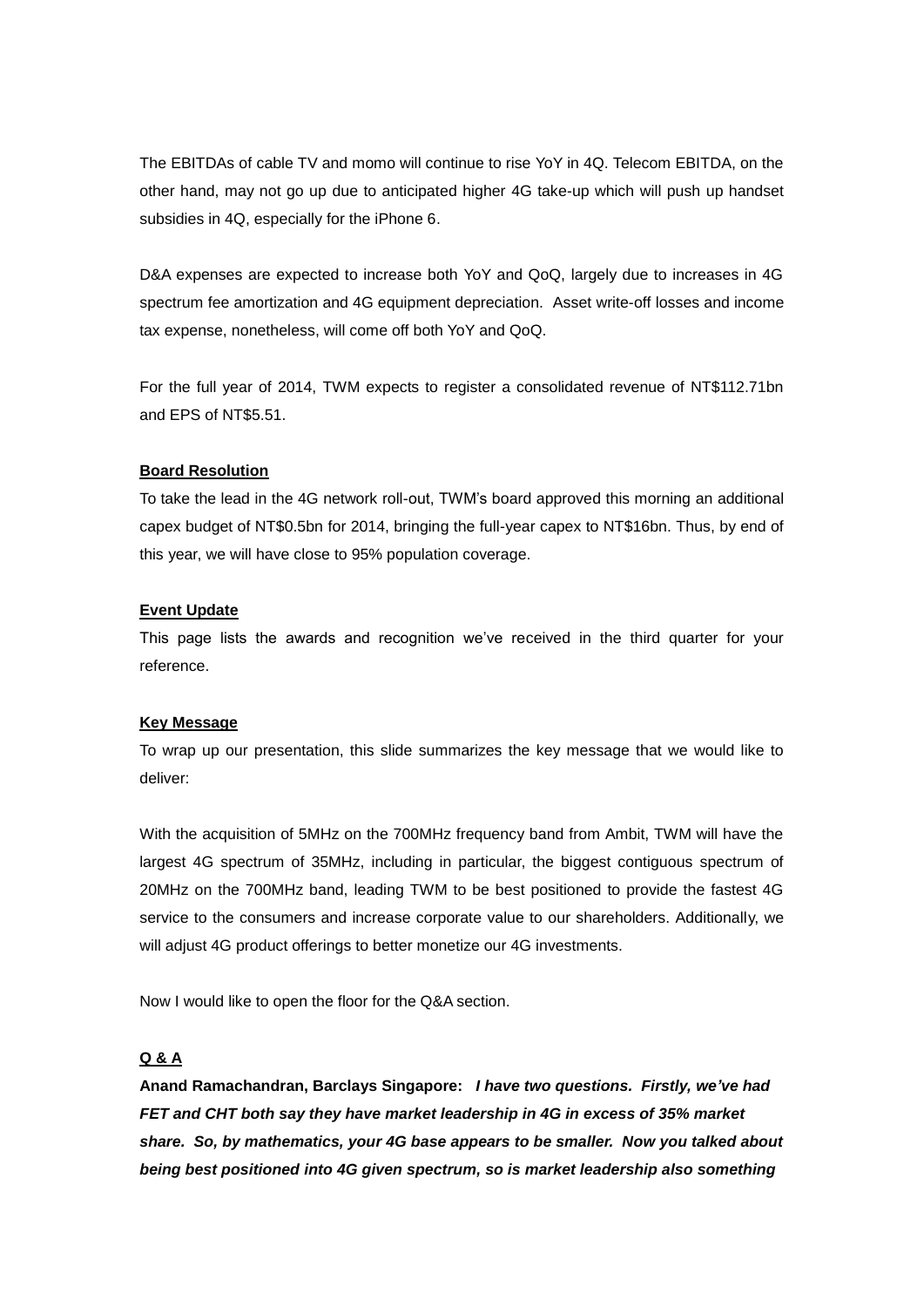*you inspire for or do you want to focus on the right subscriber, the value than just market share?*

*Question #2 is on dividends. I just wanted to hear your latest thoughts and, in particular, the spectrum auction potentially coming up later in 2015. Would dividend policy be impacted by that or you want to maintain the dividend policy you've always had, which has been very consistent?*

**James:** I think, at the end of 3Q, we were slightly behind our peers, but, to me, the 4G market share is like a 1,000 meter race and we are just in the beginning of 10 meters. So, it's too early to say who is leading. But, for your information, in the 3Q, we didn't put a lot of marketing effort, including the handset subsidy and commission, in the market, because the 4G network needs a lot of optimization and fine-tuning in terms of coverage and reliability. However, we will save all our bullets for 4Q. So, our October figure for the 4G new subscribers is very significant. I think the meaningful checkpoint for the 4G market share in 2014 will probably be in December. We will probably reach close to 1 million 4G subs at the end of this year, which I believe will be around 33-35% market share. In 4Q, we will really work on catching up and being one of the leading companies in terms of 4G market share.

**Rosie:** On the dividend front, as you all know, we always want to maintain a stable dividend policy. I am not in a position to disclose how much the payout ratio. As you all know, our dividend policy is decided every April when the board resolves our dividend policy for that particular year. But, also, you all know that we have a lot of cushion to top up our dividends. So, that's all we can say at the moment. It has nothing to do with the 2.6GHz auction for next year. We are confident in our debt financing capabilities and we have no concern over our debt ratio at the moment.

**Danny Chu, Macquarie HK:** *In your presentation, you mentioned that for 3Q, handset sales is lower than expected, but, at the same time, you gave out guidance that in 4Q you expect handset sales to be very strong and I believe probably it's because of the iPhone 6 sales in the 4Q, but going into 2015, do you expect as the smartphone penetration becomes much higher, the sales of high-end smartphones will slow down sharply in 2015?*

*Can you help us better understand that since CHT and FET all indicate 2014 is the year that the capex will peak out, should we assume the same case for Taiwan Mobile that 2014 is the peak capex year?*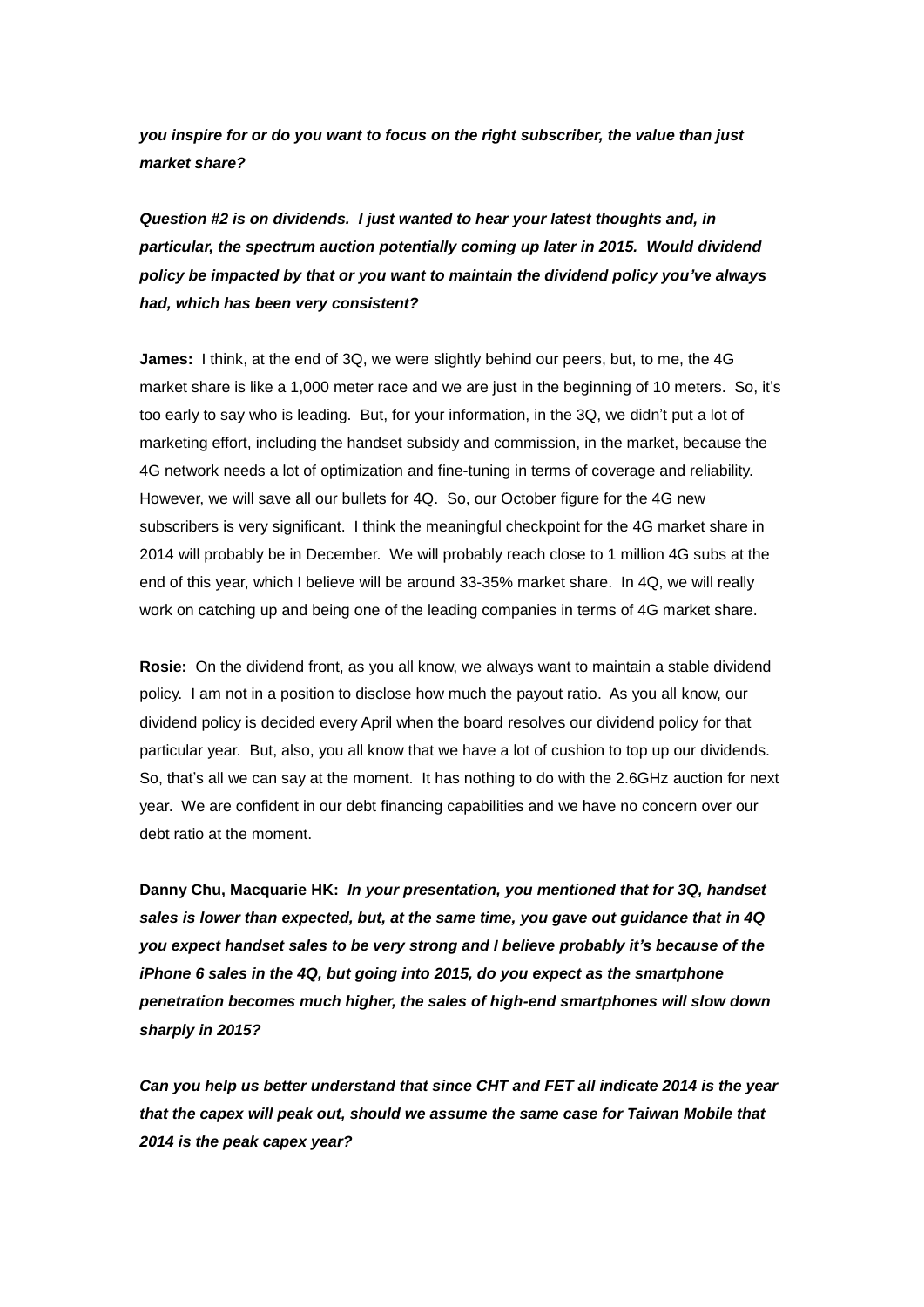*Since management said that going into 4Q, Taiwan Mobile is saving all its bullets to compete with its competitors for the 4G landscape, in that case should we assume the current promotion of unlimited data plans could continue into the 4Q since both CHT and FET indicated in their respective conference calls a wait-and-see approach to what the competitors will do before they decide on tiered pricing?*

**James:** Yes, in terms of the volume of handset, we actually exceeded our expectations, however, the low- and mid-end handsets, in the first three quarters, were the majority and, that resulted in the handset sales revenue not meeting our expectations. But you are right, thanks to the iPhone 6, we expect the handset sales revenue to significantly increase in the 4Q. Right now, there is a big queue for the iPhone. For Taiwan Mobile, only less than 10% of the iPhone 6 pre-order subscribers got the handsets. And the remaining 90% haven't. That's why not only 4Q this year, but I also 1Q next year will have high demand for iPhone 6.

This year will probably be the peak of the capex and next year, because the network deployment of 4G will more or less be completed in the 1Q or 2Q of next year, after that, the capex will decrease. I don't have the figure right now, but it will definitely decrease.

Yes, we will wait-and-see, but officially our all-you-can-eat tariff for 4G will end at the end of October. For November and December, we will wait-and-see based on what our competitors will do.

**Tina Hou, Goldman Sachs HK:** *I have four questions. The first one is that with APT aiming to launch their 4G by the end of this year, do you have any defensive mechanism in place, since you are one of their shareholders, to prevent them from grabbing Taiwan Mobile's customers and how to do you make sure that they do not come to market with very aggressive pricing plans and compete for your subscriber market share?*

*The second question is regarding the 2600 MHz spectrum auction. So, now since you and APT have formed an alliance, will you be approaching the auction more in a competitive manner or more in a collaborative manner? And how do you view the strategic importance of the 2600 vs. the 700 and 1800 spectrum band?*

*The third question, on page 18 I see that you stated that you will adjust 4G product offerings to better monetize your 4G investment. I think this is very good to hear, but can you give us more details on that?*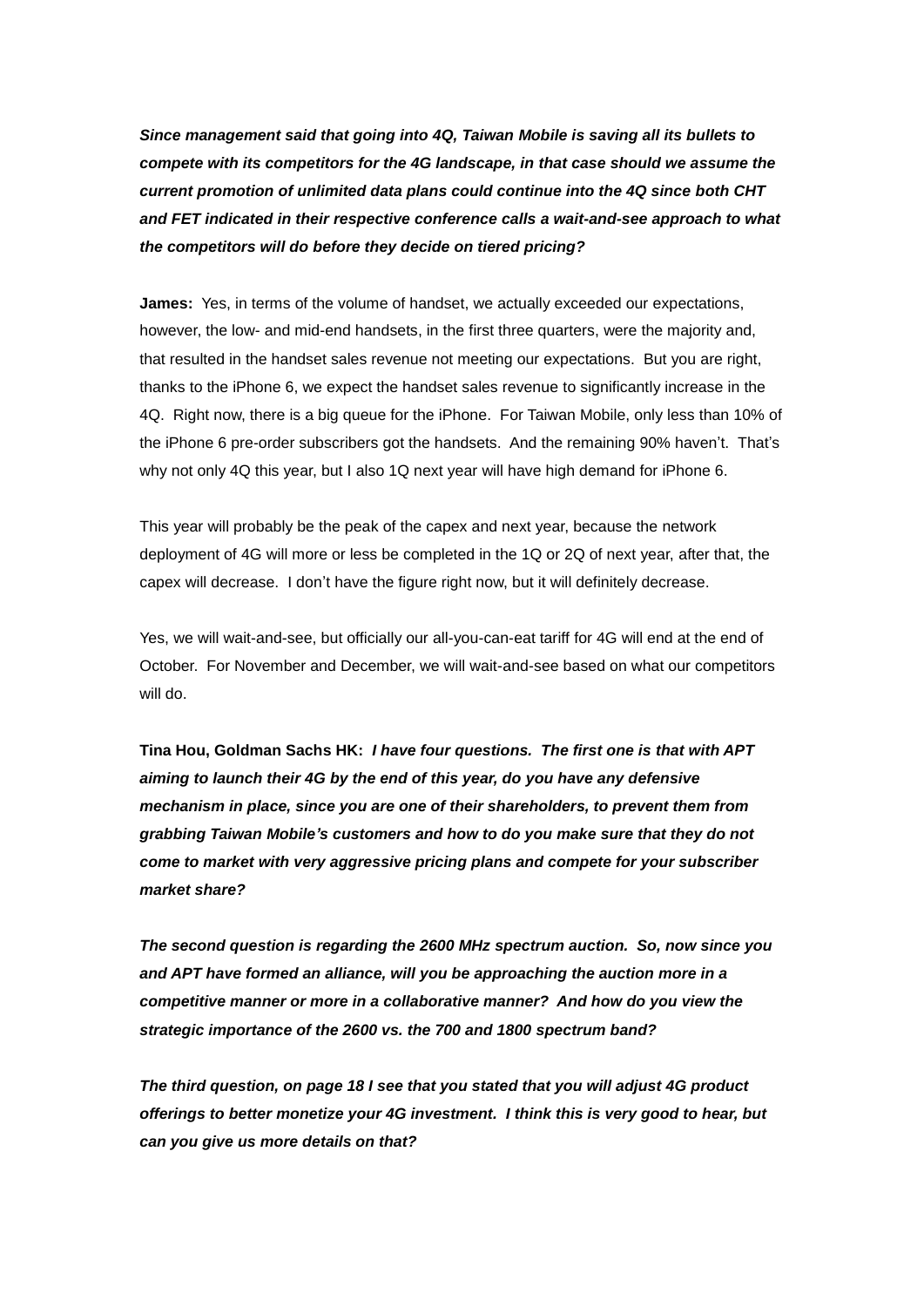# *The fourth question is on the iPhone 6. The president just mentioned that the demand will likely last until the 1Q 2015, so I'm just wondering will that mean in 1Q15 EBITDA margin will sort of be depressed by the higher handset subsidy of iPhone 6?*

**James:** I think APTG will launch their service by the end of this year. Since we have an alliance, I think we will utilize our channel policy and try to minimize cannibalism among TWM and APTG. We already have some policy in mind, but I can't disclose at this point.

Regarding the 2.6GHz spectrum auction, actually right now there is a lot of dispute whether the NCC will start the auction in 4Q15 because the wimax operators are still arguing with the government. But, if that happens in 4Q, of course TWM will pursue the auction and I think APTG will pursue the auction as well. But since we are both an independent company, I think we will have our policy and spectrum strategy to well utilize our spectrum and do it very efficiently. Basically, for the 4G traditional services such as data, mobile internet or voice services, the existing spectrum should be sufficient enough, and, the additional spectrum, would basically be used for differentiation of services such as IOT (Internet of Things) and we are thinking and planning for some brand new services related to Internet of Things and to provide unique services by utilizing this additional spectrum.

I can't disclose, but, from the iphone 6 plus and the additional spectrum, we will definitely offer quite unique services to monetize our 4G investment. I apologize I can't disclose right now, but hopefully you will get surprised by the result probably first quarter next year.

Right now, the iPhone supply is not sufficient and not in time. And this causes problems for us because there's a long queue and a lot of reservations, a lot of complaining for the iPhone 6, especially the plus. So, if Apple can provide sufficient iPhone 6, I would say there would have a big subsidy of these iPhone, however, the ARPU for the iPhone subscriber is highest. From the figure we have right now, for the customers that migrate from 3G to 4G, their ARPU is 10-12% increase. We are pretty confident that can compensate our big subsidy for the iPhone and, for the mid-term or the long term, we will definitely benefit from this higher ARPU from the iPhone customers.

**Tina:** *You mentioned for iPhone users, 3G to 4G premium is 10-12%, what about for the average 4G subscriber?* 

**James:** I can't disclose this figure right now, but the figure will have so far because the billing cycle we will have right now is only up till August, the sample is still not sufficient enough to really make a statement right now. The ARPU premium for average 4G users with a full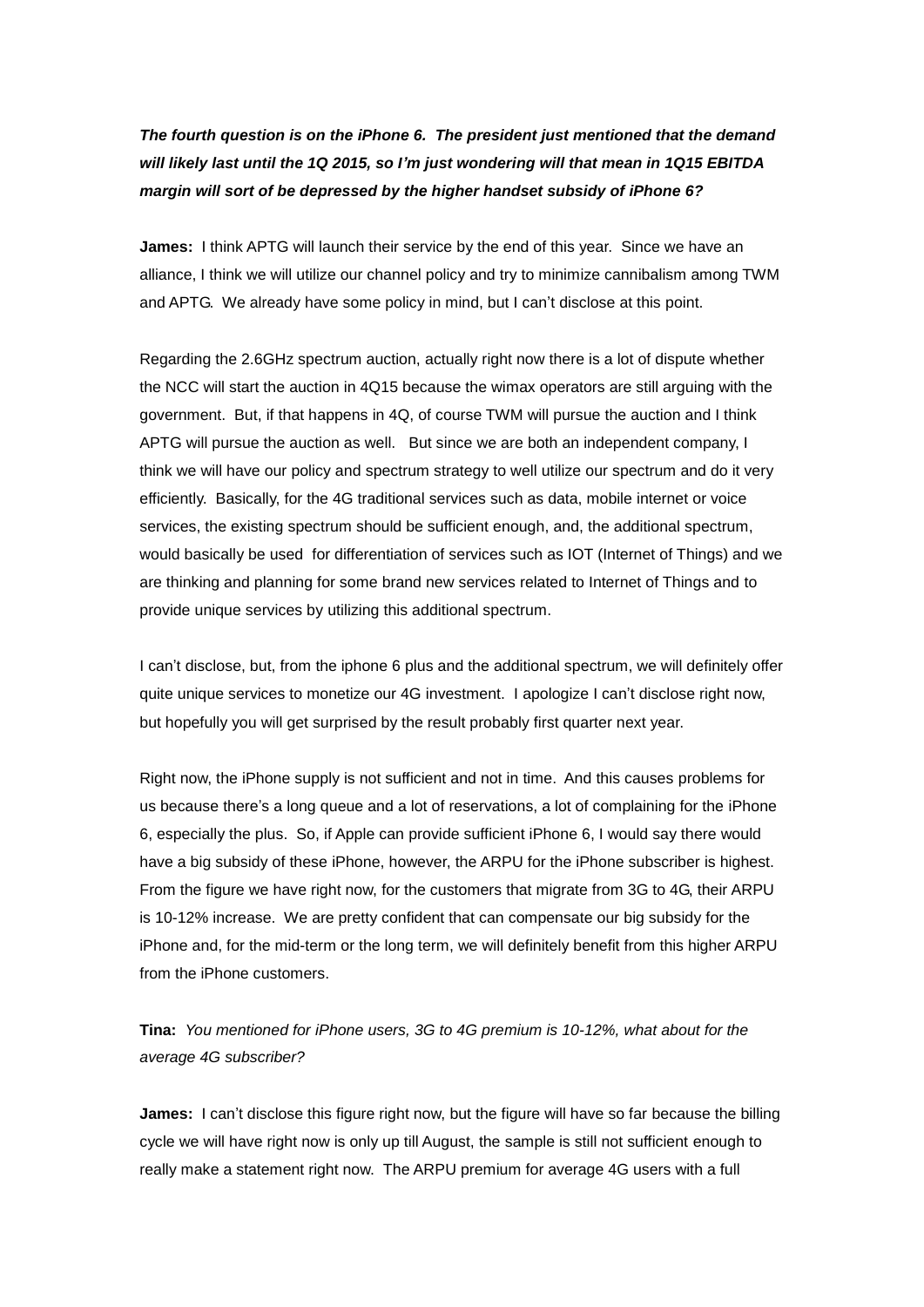billing cycle is around 12%, but the sample is still not sufficient enough to make a conclusion. I can't disclose the exact ARPU for 4G users right now, but it's pretty good.

**Steven Liu, Standard Chartered HK:** *First, on the capex, you're still spending a lot on cable TV. Can you elaborate what area are you investing? From the investments, can we expect revenue growth in these segments to pick up?*

*The second question is on the spectrum. If you can acquire some 2.6GHz next year, will you use the spectrum for TDD LTE or FDD LTE?*

#### *On tiered pricing, are you offering tiered pricing in 4G plan?*

**James:** Regarding cable TV, I think the capex for cable TV is mainly in cable internet. We have been investing a lot in cable modem and CMTS headend equipment. We've been experiencing quite a good growth in terms of the cable modem subscriber increase and ARPU. We are offering 200mbps service right now, that is leading the cable industry, and the ARPU is quite good. As you can see, the ARPU is increasing right now and the EBITDA margin is increasing as well. Cable modem is one of the areas we are focused on.

The other part that is very promising is the digital TV service. We spent money mainly for settop box of digital TV because it is mandatory requirement from the NCC that we have to digitalize the whole network before 2017. So we have to put a lot of digital TV set-top box to the customers. We are experiencing a good revenue growth and EBITDA margin as well for DTV service. So, these two areas are really good investments.

The second question whether we will utilize FDD or TDD technology on 2.6GHz spectrum is a very good question. We are still evaluating right now. Initially, MOTC only reserved 50MHz for TDD and the rest 140MHz is for FDD. But people keep arguing with the government whether they should expend more spectrum for the TDD because TDD is the mainstream of China's 4G service. And we are evaluating and doing field trials right now for TDD and FDD. Basically, we will pursue for FDD, but I do not rule out possibility that we will adopt TDD. Right now, we are still evaluating.

Regarding the  $3<sup>rd</sup>$  question on tiered pricing for 4G, that is for sure. The whole mechanism and IT system or technical part is ready for tiered pricing. As I mentioned, we will wait and see how peers react to these so-called flat rates.

**Stephen:** Can I know how many homepass in your cable broadband right now?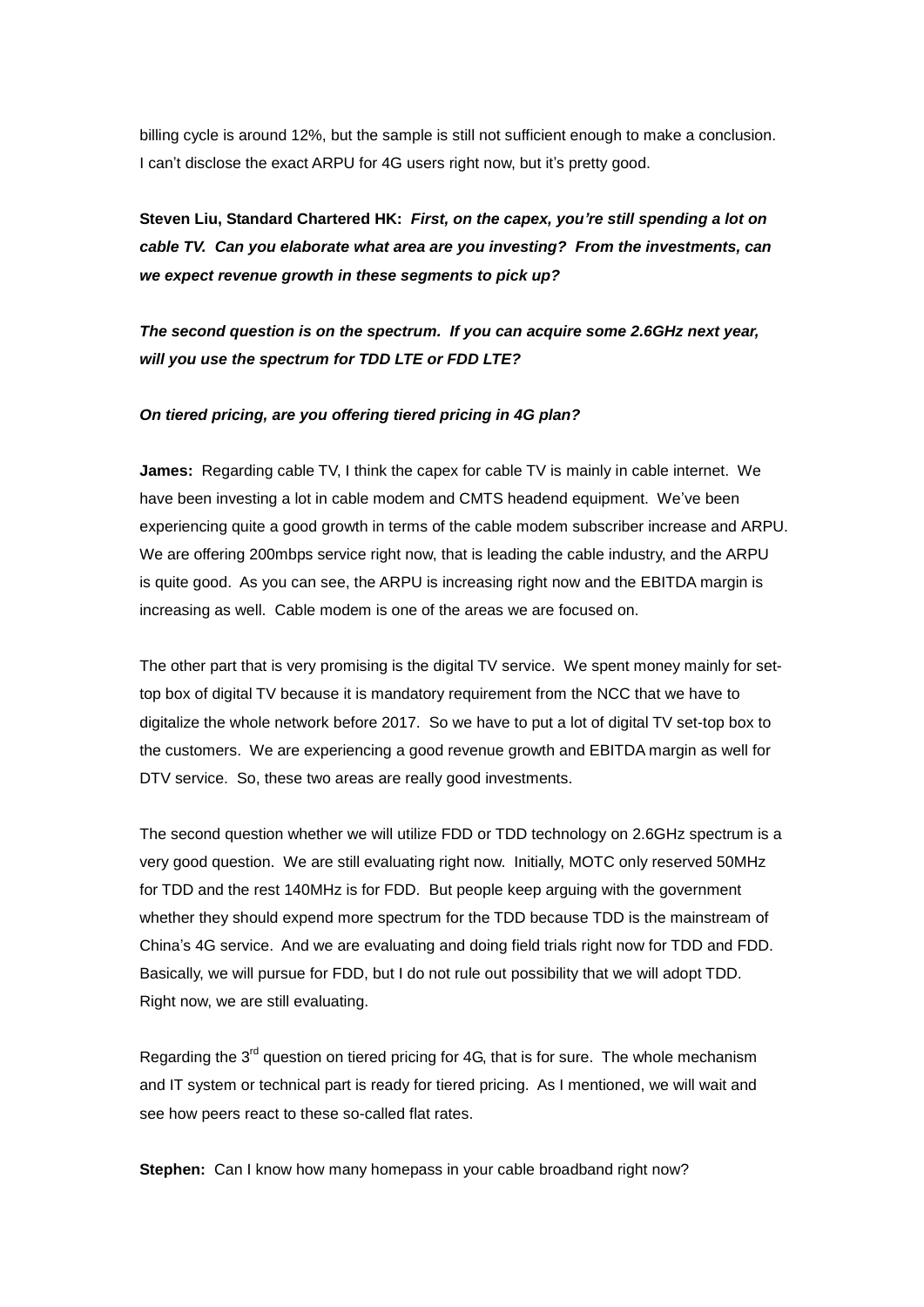**James:** Right now, our homepass for cable TV is around 580,000 right now. Our broadband is 185,000. About 32% penetration rate.

**Gopa Kumar, Nomura:** *Just two questions. Firstly, you're talking about this 30-35% market share aspiration for 4G. FET mentioned they don't want to go back with some 35% and CHT saying 40%. I was wondering how do you think that's going to work, who do you think is most at risk on this?* 

*Secondly, this 20MHz contiguous spectrum, I was wondering when can you start deploying that and what's the expected benefit you're hoping to see from this spectrum?*

**James:** Regarding your second question about the additional 5MHz from Ambit, I think it's subject to NCC's approval right now. Ambit has to get the operational license in order to sell their 5MHz to us. From my understanding right now, the timeframe will probably be at the end of this year. So, at the end of this year, we should be able to acquire the 5MHz on 700 band from Ambit and we can start to provide service on the 20MHz contiguous spectrum probably 1Q next year and this will put us in very good position in terms of coverage and speed.

Regarding the first question, I think I addressed just two minutes ago. Once again, we will put all bullets in the 4Q, starting from the October timeframe. From the figures we have right now, in October, we are doing very well, momentum is good, of course, thanks to the iPhone 6. As I mentioned, at the end of this year, we should be able to reach very close to 1 million subscribers, which will be probably 1/3 of the market share.

## **Jack Hsu, Sinopac Taiwan:** *I have two questions. First, what's your strategy for 4G for 2015? And the second is what's your strategy for momo in 2015?*

**James:** The 4G strategy for 2015 is to gain market share and, secondly, get ARPU premium from the customer side, that's very important. If we just migrate customers from 3G to 4G without any ARPU premium, that's not the right strategy. So, in the 3Q this year, our 4G subscriber number may be a little bit lower, but our 4G subscribers were at least moving one tier up in terms of tariff plan. So we have seen a 12% ARPU liftup so far. To gain the ARPU is a very important strategy for us. The third strategy is to have more value-added services on top of the 4G. As I mentioned before, the mobile business cannot just be a dumb pipe. We need to enhance our value-added services in terms of music or video or interactive services as well as the commerce part, mobile payment. We are working on it. So, next year, we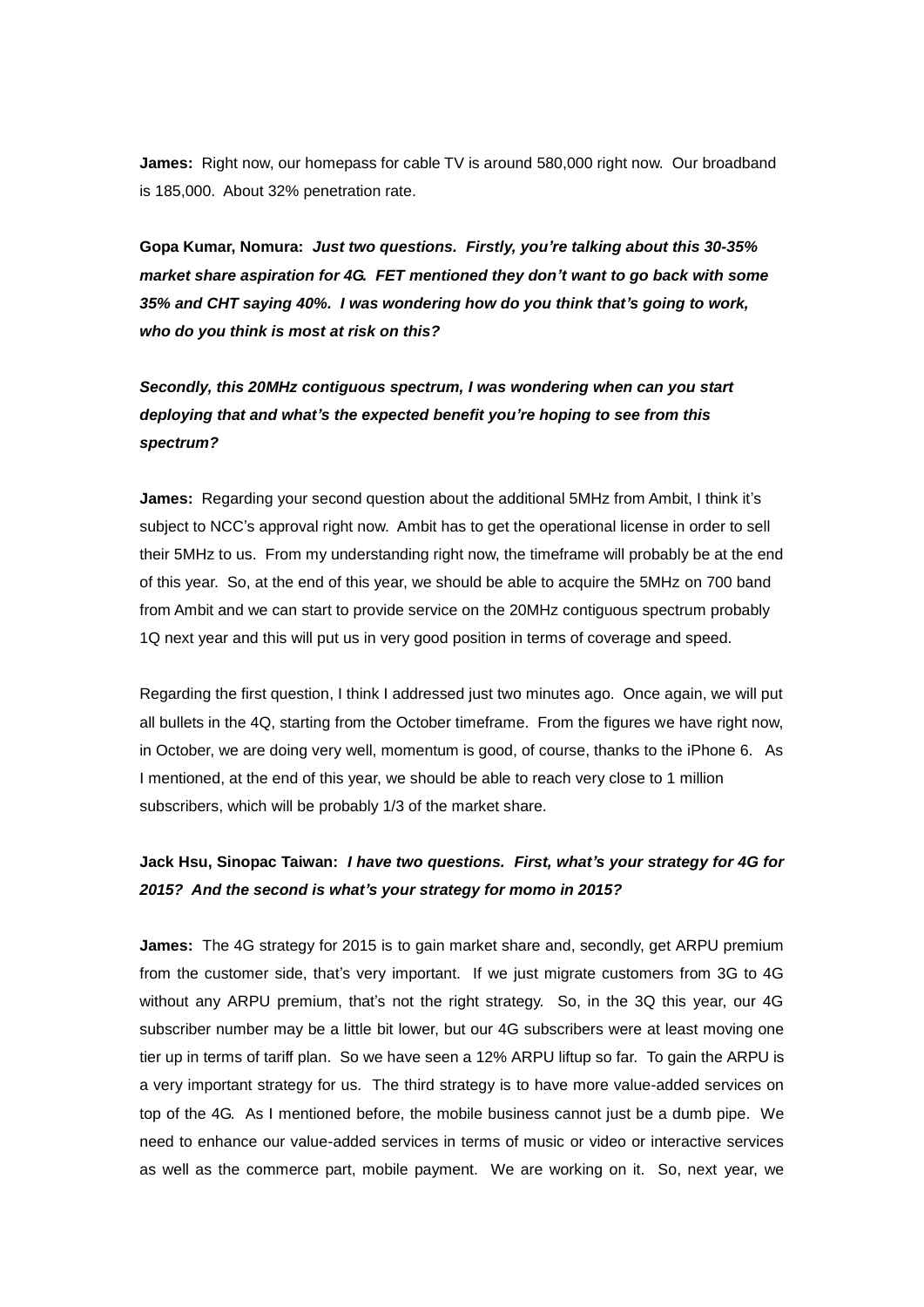should be able to gain these subscribers' stickiness by our very bountiful value-added services. So, that's basically our strategy.

**Jack:** *Will the subscribers of Taiwan Mobile get any premium or better pricing if they buy something from momo?*

**James:** momo shopping is one of our subsidiary company, but we operate independently. Our myfone shopping mainly focuses on mobile shopping and momo focuses on TV and ecommerce, so we have slightly differentiation between momo and TWM myfone shopping right now.

## **Anand Ramachandran, Barclays Singapore**: *In your presentation, did you mention a portion of subscribers that are on 4G? I missed that number. Can you repeat it?*

**James:** At the end of October, 4G penetration rate is over 9% to our postpaid subscribers. But, by the end of this year, it should be around 15-16%.

**Anand:** *Do you have a number as to what it was at the end of September or do you not want to share that right now?*

**James:** I cannot disclose that right now, but the end of this year, we should reach close to 1 million.

**Tina Hou, Goldman Sachs HK:** *Just wondering, of the 4G subscriber you're signing up now, what is the rough split between iPhone subscribers and Android subscribers? And going forward since you're seeing very good momentum and there's currently supply constraint from Apple, do you expect more of the 4G subscribers from the Android handset side?*

**James:** Regarding your first question, the tariff plan iPhone users signing up is much higher than that signed up by Android users. I believe most of the iPhone subscribers is on the NT\$1599 tariff plan. That's the majority. For the Android, the rate plan that users choose. Did I answer your question?

**Tina:** *Actually, I was asking about the 4G subscriber split, how much is Apple?*

**James**: It's about 85% to 90% Android. Apple is the minority right now.